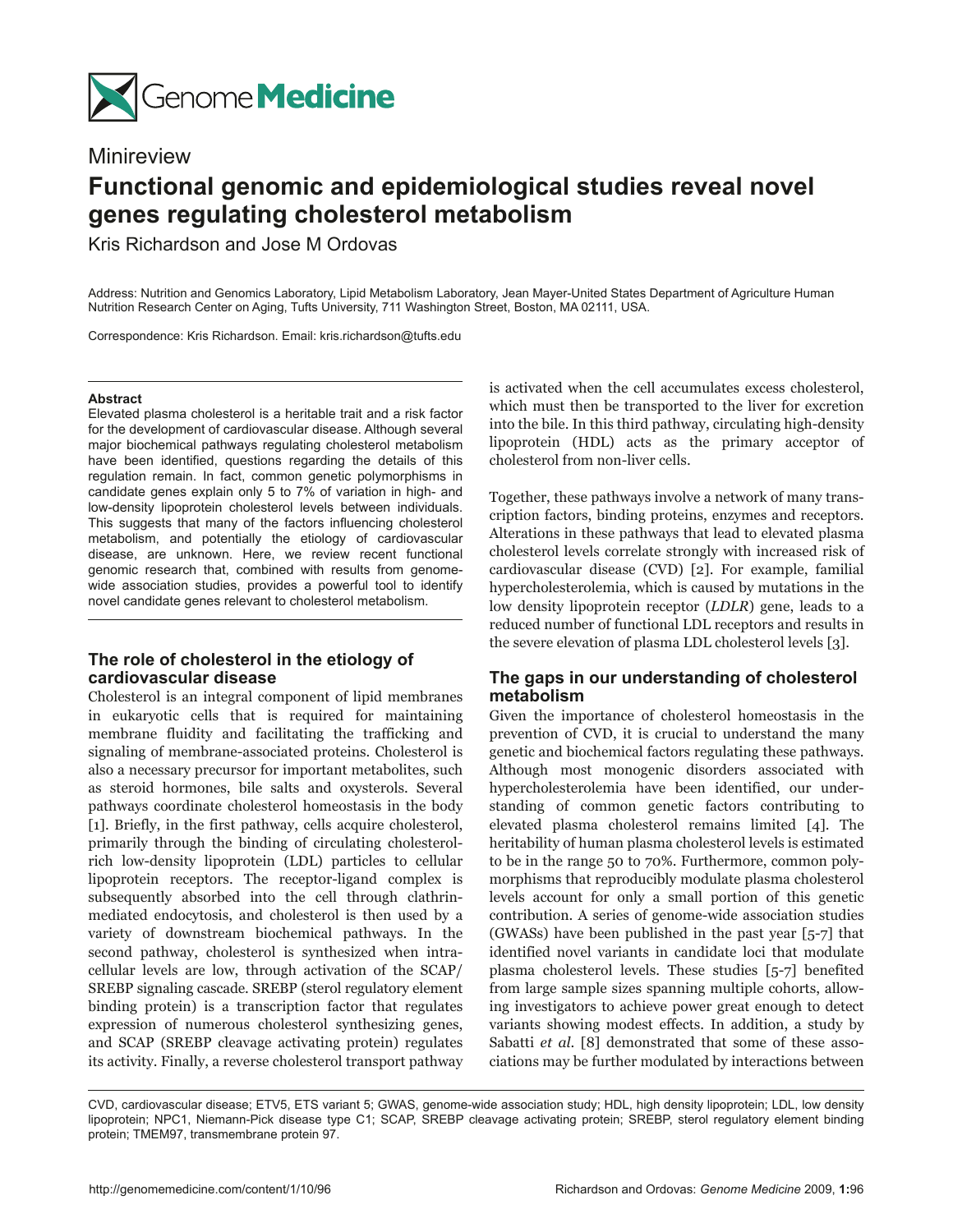variants and environmental factors. Evidence for the environmental modification of trait variation is accumulating, and it is reasoned this information will help clarify the discrepancies observed between contradicting association studies [8,9]. However, even with this most recent progress, the known common genetic factors linked to cholesterol explain 5 to 7% of heritability [10].

In addition to our limited knowledge of genetic factors, we lack many of the details regarding the biochemical pathways regulating cholesterol homeostasis, such as the identity of proteins involved in processes of cellular cholesterol transport and trafficking, sterol-mediated gene expression and protein-protein and protein-cholesterol interactions [1,11]. Although a few of the loci associated with plasma cholesterol levels in the GWASs [5-7] have known functions, many of the variants showing association lack a functional explanation. Furthermore, to better treat and prevent CVD we must implement comprehensive integrative functional genomic and proteomic methods that offer complementary and detailed information on the identity and function of additional factors that contribute to the regulation of plasma cholesterol levels.

#### **A promising new strategy for candidate gene identification**

A recent publication by Bartz *et al*. [12] undertook this exact task by systematically identifying regulators of cholesterol homeostasis using a functional genomics strategy. By comparing the genome-wide expression profiles of steroldepleted and control HeLa cells, the authors [12] were able to identify 308 genes that showed statistically significant differences in expression between the two conditions. Of these genes, 100 were subsequently used as candidates for two cell-based RNA interference (RNAi) screens investigating their potential role in regulating total cellular cholesterol levels and uptake of cellular cholesterol. This strategy identified a number of genes significantly modulating at least one of these processes. Included in this list were known regulators of cholesterol metabolism, such as *SCAP* and *LDLR*, in addition to 20 novel genes considered functionally relevant [12].

To validate their approach, the authors [12] chose to further investigate the function of one candidate, transmembrane protein 97 (TMEM97). Expression of *TMEM97* was upregulated in sterol-depleted cells, and RNAi knockdown reduced cellular uptake and total cellular levels of cholesterol. Furthermore, analysis of the genomic sequence of *TMEM97* identified a putative SREBP binding motif in its promoter and showed that its transcriptional activity was eliminated in sterol-depleted cells lacking SREBP-2. Most interestingly, the authors demonstrated that TMEM97 localizes to the lysosomal and plasma membrane compartments and interacts with the endosomal/ lysosomal transporter protein NPC1 (Niemann-Pick

disease, type C1) following sterol depletion. These studies led them to postulate that, in low sterol conditions, TMEM97 is recruited to the lysosome, where it interacts with NPC1 to induce alterations in cholesterol transport [12].

This is the first example [12] in which an integrative functional genomics approach has been used to uncover factors participating in the regulation of cholesterol, and this is just the tip of the iceberg, considering that there are at least a dozen more candidates from this study that have strong supporting evidence for involvement in these processes.

## **How these findings will affect the treatment of CVD**

Finding new and more powerful methods for the identification of genetic factors, and their contribution to the biochemical pathways regulating cholesterol metabolism, is essential for the successful treatment and prevention of CVD. With each new factor identified, there arises a potential new target for therapy.

The use of functional genomic strategies should provide immediate identification of candidate loci involved in cholesterol metabolism, thereby expanding the regions of genomic coverage relevant to lipid metabolism for investigators performing GWASs. For example, a variant in ETS variant 5 (*ETV5)*, a gene identified by Bartz *et al.* [12] as a regulator of cholesterol uptake, has shown an association with modulation of obesity-related phenotypes in a recent GWAS [13]. Further *in vitro* studies investigating its localization and protein-protein interactions, similar to those performed with TMEM97, may help place ETV5 in a known or novel pathway(s) regulating cholesterol metabolism. Moreover, potential associations of variants in the *ETV5* locus, and other genes identified by Bartz *et al.* [12], with lipid phenotypes remain to be investigated.

These new approaches for identification of gene candidates, and their functions, provide us with exciting expectations for the study of cholesterol metabolism. These techniques will provide us with candidates for functional and epidemiological studies aimed at identifying their contribution to the processes of cholesterol regulation and the effect of genetic variation on these processes. The use of these integrative strategies will contribute to a better understanding of the relationship between our genetics, environment and potential for disease.

## **Authors' contributions**

KR and JMO both contributed to the conception, design and drafting of the manuscript. JMO has given final approval of this version to be published.

## **Competing interests**

The authors declare that they have no competing interests.